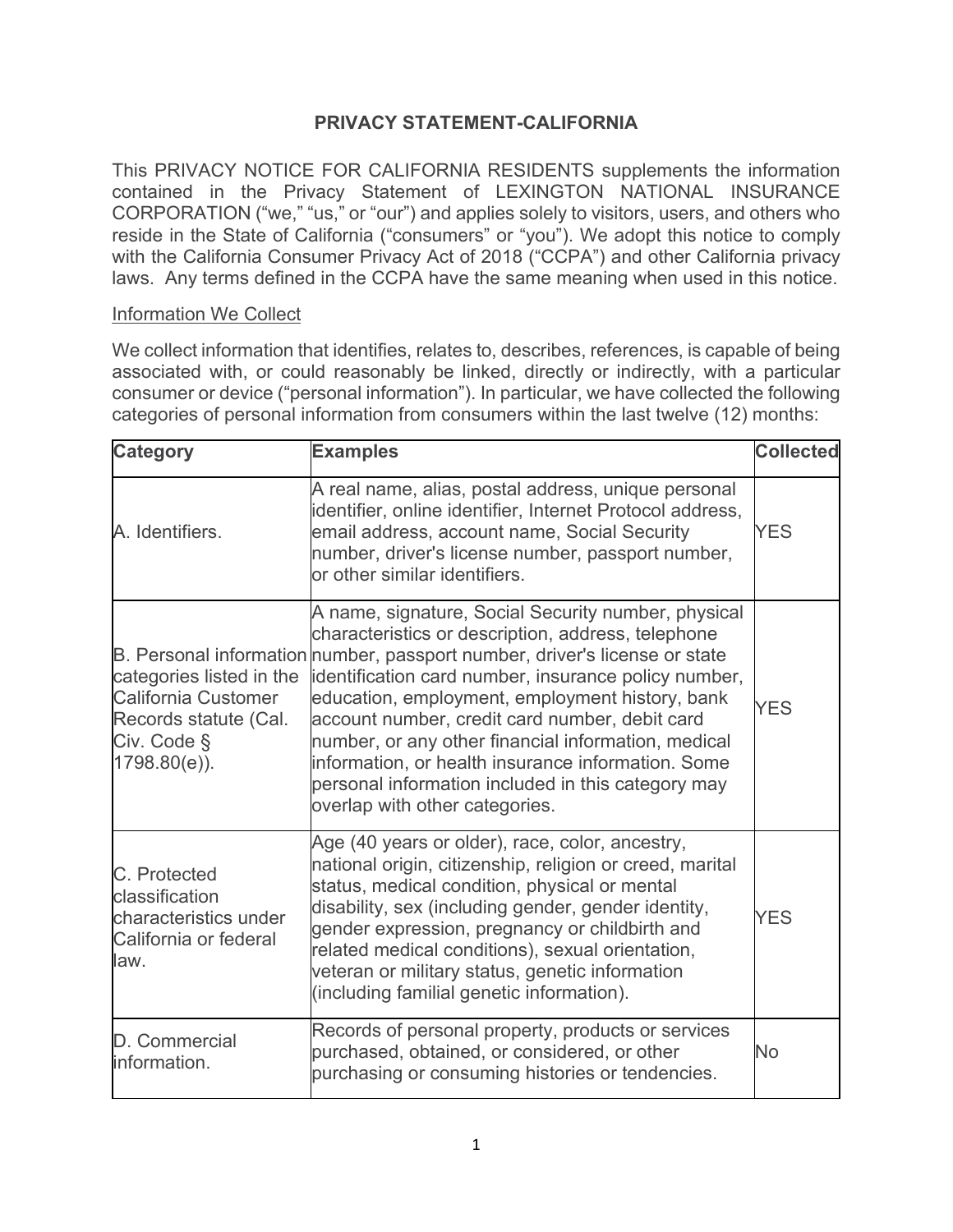| E. Biometric<br>information.                                                                                                                                          | Genetic, physiological, behavioral, and biological<br>characteristics, or activity patterns used to extract a<br>template or other identifier or identifying information,<br>such as, fingerprints, faceprints, and voiceprints, iris<br>or retina scans, keystroke, gait, or other physical<br>patterns, and sleep, health, or exercise data. | Yes       |
|-----------------------------------------------------------------------------------------------------------------------------------------------------------------------|------------------------------------------------------------------------------------------------------------------------------------------------------------------------------------------------------------------------------------------------------------------------------------------------------------------------------------------------|-----------|
| <b>F.</b> Internet or other<br>similar network activity.                                                                                                              | Browsing history, search history, information on a<br>consumer's interaction with a website, application, or No<br>advertisement.                                                                                                                                                                                                              |           |
| G. Geolocation data.                                                                                                                                                  | Physical location or movements.                                                                                                                                                                                                                                                                                                                | Yes       |
| H. Sensory data.                                                                                                                                                      | Audio, electronic, visual, thermal, olfactory, or similar<br>information.                                                                                                                                                                                                                                                                      | <b>No</b> |
| I. Professional or<br>employment-related<br>information.                                                                                                              | Current or past job history or performance<br>evaluations.                                                                                                                                                                                                                                                                                     | Yes       |
| J. Non-public education<br>information (per the<br><b>Family Educational</b><br><b>Rights and Privacy Act</b><br>(20 U.S.C. Section<br>1232g, 34 C.F.R. Part<br>99)). | Education records directly related to a student<br>maintained by an educational institution or party<br>acting on its behalf, such as grades, transcripts,<br>class lists, student schedules, student identification<br>codes, student financial information, or student<br>disciplinary records.                                              | No        |
| K. Inferences drawn<br>from other personal<br>information.                                                                                                            | Profile reflecting a person's preferences,<br>characteristics, psychological trends, predispositions, No<br>behavior, attitudes, intelligence, abilities, and<br>aptitudes.                                                                                                                                                                    |           |

Personal information does not include:

- Publicly available information from government records.
- De-identified or aggregated consumer information.
- Information excluded from the CCPA's scope, like:
	- o health or medical information covered by the Health Insurance Portability and Accountability Act of 1996 (HIPAA) and the California Confidentiality of Medical Information Act (CMIA) or clinical trial data;
	- $\circ$  personal information covered by certain sector-specific privacy laws, including the Fair Credit Reporting Act (FRCA), the Gramm-Leach-Bliley Act (GLBA) or California Financial Information Privacy Act (FIPA), and the Driver's Privacy Protection Act of 1994.

We obtain the categories of personal information listed above from the following categories of sources: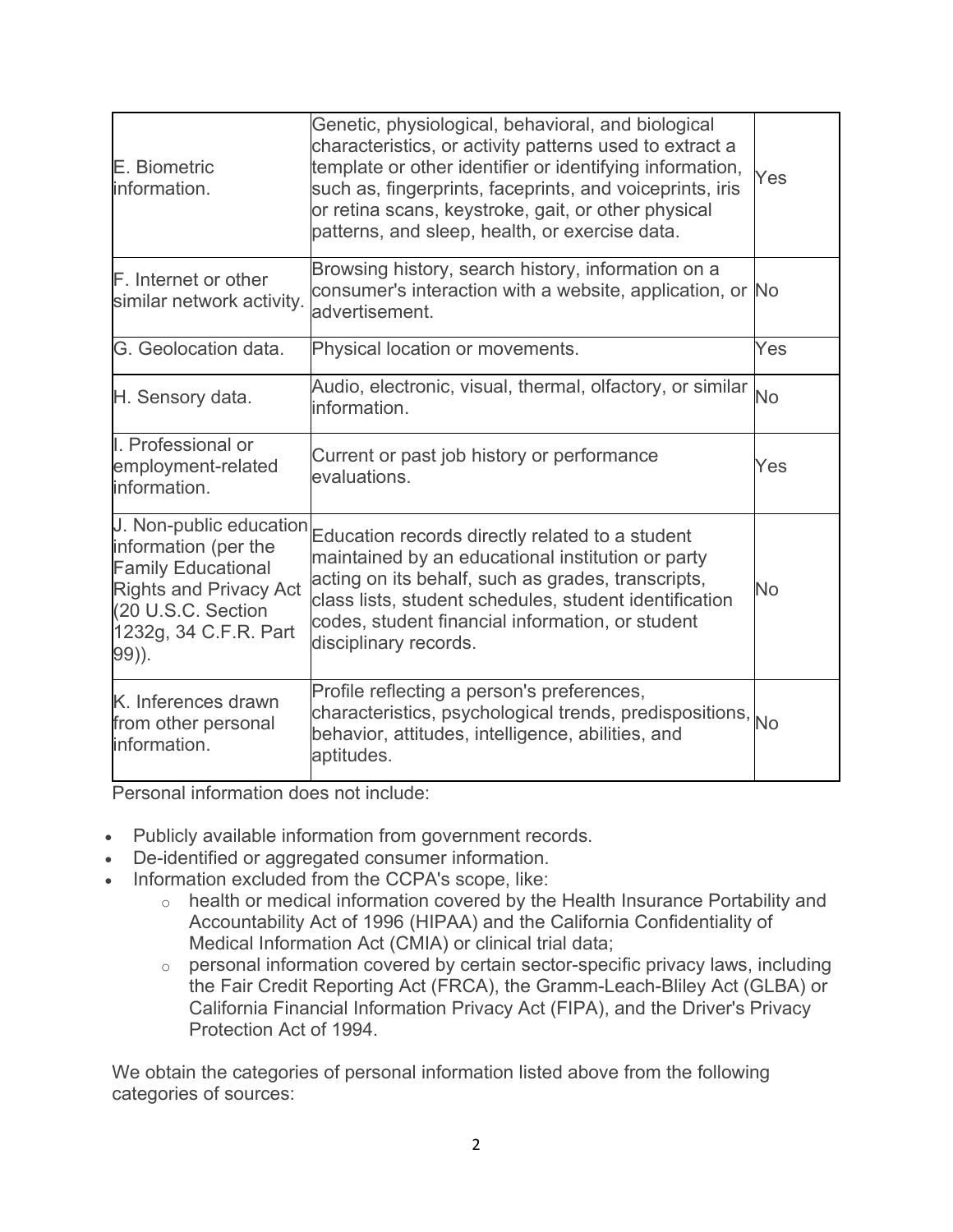- Directly from our clients or their agents. For example, from documents that our clients provide to us related to the services for which they engage us.
- Indirectly from our clients or their agents. For example, through information we collect from our clients in the course of providing services to them.
- Directly and indirectly from activity on our website (www.lexingtonnational.com). For example, from submissions through our website portal or website usage details collected automatically.
- From third parties that interact with us in connection with the services we perform. For example, from government or private agencies.
- Social network information.
- Publicly available data bases.

## Use of Personal Information

We may use or disclose the personal information we collect for one or more of the following business purposes:

- To fulfill or meet the reason for which the information is provided. For example, to submit this information to our agents for underwriting insurance.
- To provide you with alerts, information, and other notices concerning our services.
- To carry out our obligations and enforce our rights arising from any contracts entered into between you and us, including for billing and collections.
- To improve our website and present its contents to you.
- For testing, research, analysis and product development.
- As necessary or appropriate to protect the rights, property or safety of us, our agents, clients or others.
- To respond to law enforcement requests and as required by applicable law, court order, or governmental regulations.
- As described to you when collecting your personal information or as otherwise set forth in the CCPA.
- To evaluate or conduct a merger, divestiture, restructuring, reorganization, dissolution, or other sale or transfer of some or all of our assets, whether as a going concern or as part of bankruptcy, liquidation, or similar proceeding, in which personal information held by us is among the assets transferred.

We will not collect additional categories of personal information or use the personal information we collected for materially different, unrelated, or incompatible purposes without providing you notice.

### Sharing Personal Information

We may disclose your personal information to a third party for a business purpose and/or as required by the law or a court. When we disclose personal information for a business purpose, we enter a contract that describes the purpose and requires the recipient to both keep that personal information confidential and not use it for any purpose except performing the contract.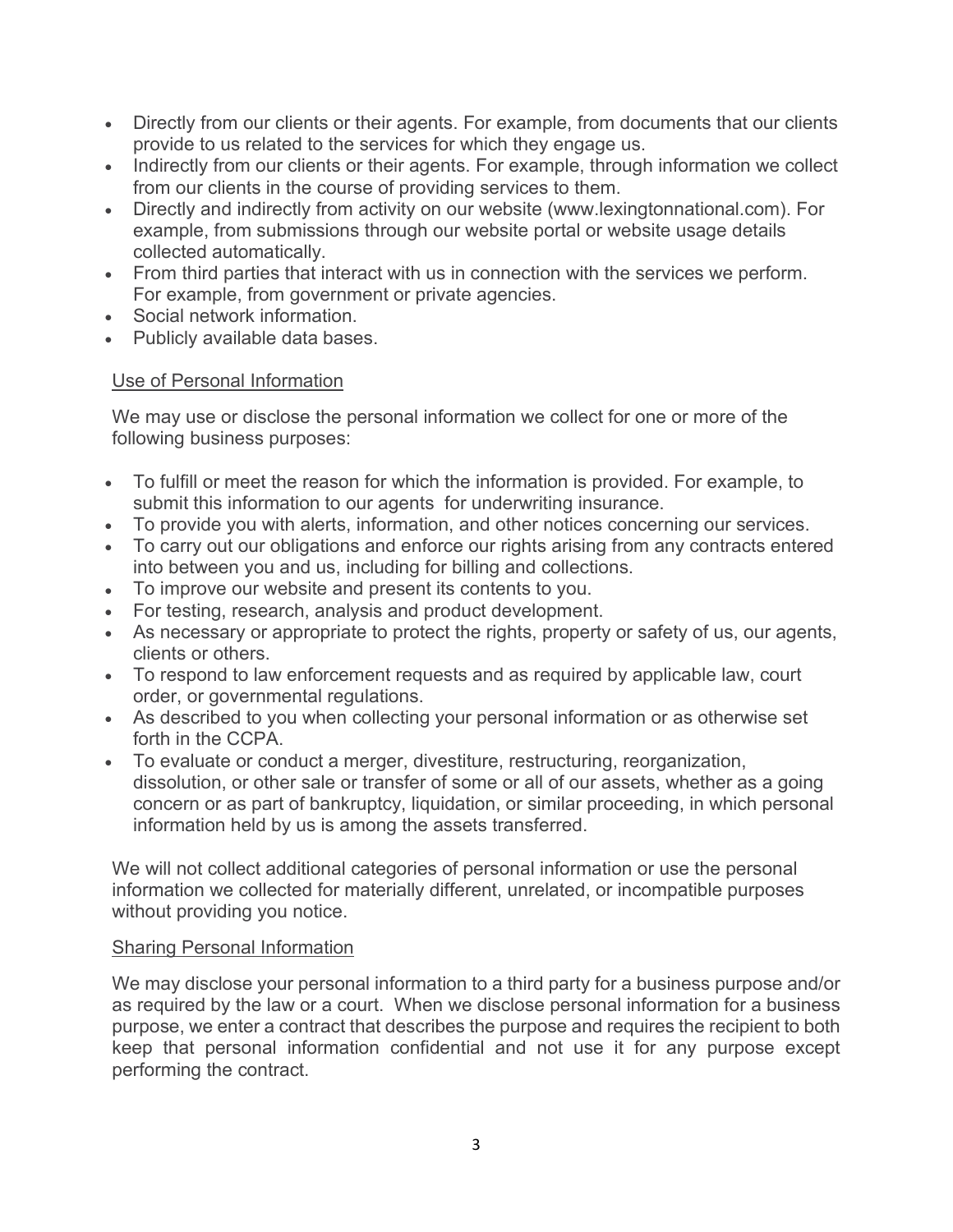In the preceding twelve (12) months, we have disclosed the following categories of personal information for a business purpose [only the categories for which we state Yes above):

- Category A: Identifiers.
- Category B: California Customer Records personal information categories.
- Category C: Protected classification characteristics under California or federal law.
- Category D: Commercial Information
- Category E: Biometric information.
- Category F: Internet or other similar network activity
- Category G: Geolocation data.
- Category H: Sensory data
- Category I: Professional or employment-related information.
- Category J: Non-public education information.

We disclose your personal information for a business purpose to the following categories of third parties:

- Our agents and affiliates.
- Service providers.
- Third parties to whom you or your agents authorize us to disclose your personal information in connection with products or services we provide to you.

In the preceding twelve (12) months, we have not sold any personal information.

### Your Rights and Choices

The CCPA provides consumers (California residents) with specific rights regarding their personal information. This section describes your CCPA rights and explains how to exercise those rights.

# *Access to Specific Information and Data Portability Rights*

You have the right to request that we disclose certain information to you about our collection and use of your personal information over the past 12 months. Once we receive and confirm your verifiable consumer request, we will disclose to you:

- The categories of personal information we collected about you.
- The categories of sources for the personal information we collected about you.
- Our business or commercial purpose for collecting or selling that personal information.
- The categories of third parties with whom we share that personal information.
- The specific pieces of personal information we collected about you (also called a data portability request).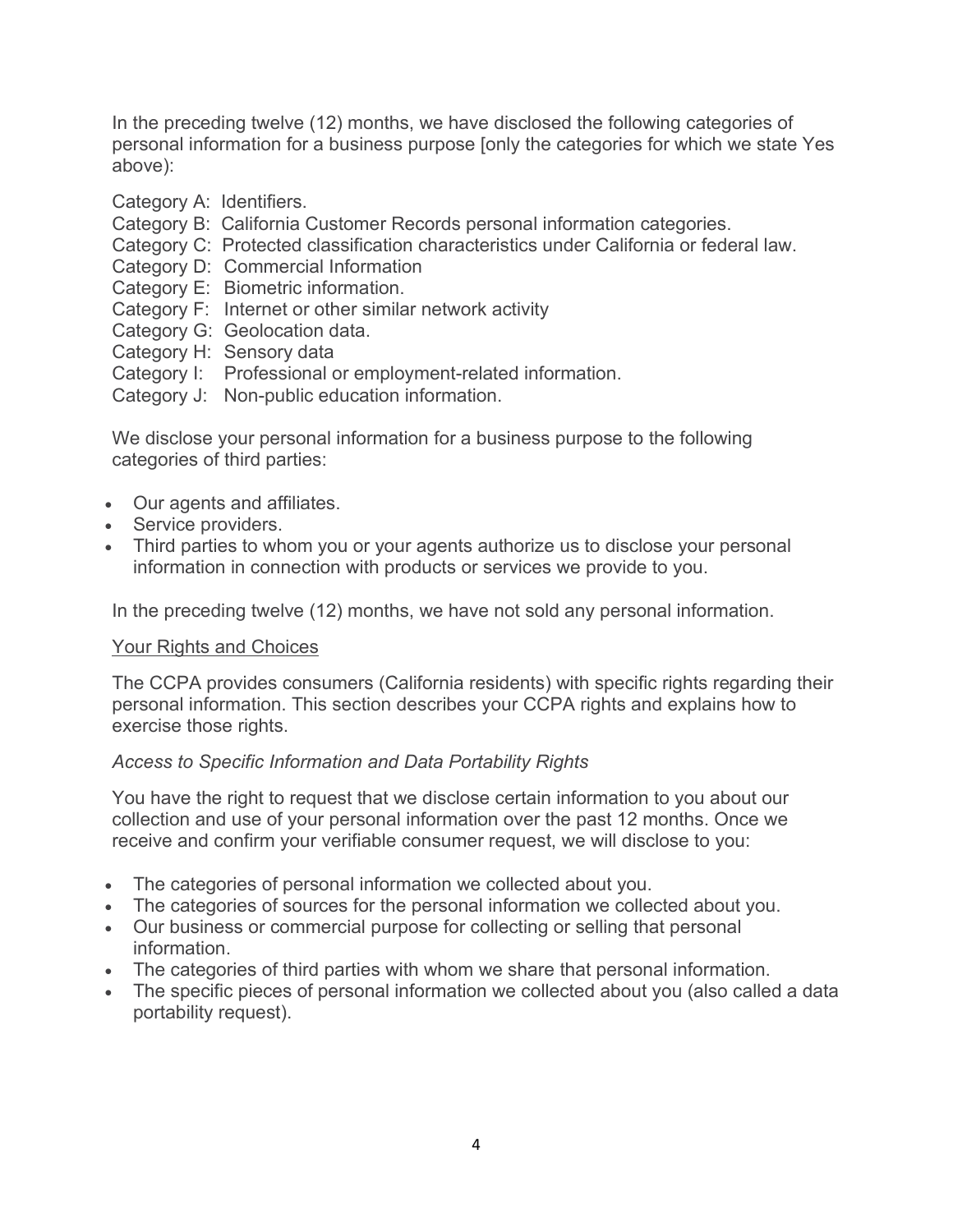## Deletion Request Rights

You have the right to request that we delete any of your personal information that we collected from you and retained, subject to certain exceptions. Once we receive and confirm your verifiable consumer request, we will delete (and direct our service providers to delete) your personal information from our records, unless an exception applies.

We may deny your deletion request if retaining the information is necessary for us or our service providers to:

- 1. Complete the transaction for which we collected the personal information, provide a good or service that you requested, take actions reasonably anticipated within the context of our ongoing business relationship with you, or otherwise perform our contract with you.
- 2. Detect security incidents, protect against malicious, deceptive, fraudulent, or illegal activity, or prosecute those responsible for such activities.
- 3. Debug products to identify and repair errors that impair existing intended functionality.
- 4. Comply with the California Electronic Communications Privacy Act (Cal. Penal Code § 1546 *seq.*).
- 5. Enable solely internal uses that are reasonably aligned with consumer expectations based on your relationship with us.
- 6. Comply with a legal obligation or process.
- 7. Make other internal and lawful uses of that information that are compatible with the context in which you provided it.

# *Exercising Access, Data Portability, and Deletion Rights*

To exercise the access, data portability, and deletion rights described above, please submit a verifiable consumer request to us by either:

- Calling us at 888-888-2245
- Visiting www.lexingtonnational.com or email at privacy@LNIC.com

Only you or a person registered with the California Secretary of State that you authorize to act on your behalf, may make a verifiable consumer request related to your personal information. You may also make a verifiable consumer request on behalf of your minor child.

You may only make a verifiable consumer request for access or data portability twice within a 12-month period. The verifiable consumer request must:

- Provide sufficient information that allows us to reasonably verify you are the person about whom we collected personal information or an authorized representative.
- Describe your request with sufficient detail that allows us to properly understand, evaluate, and respond to it.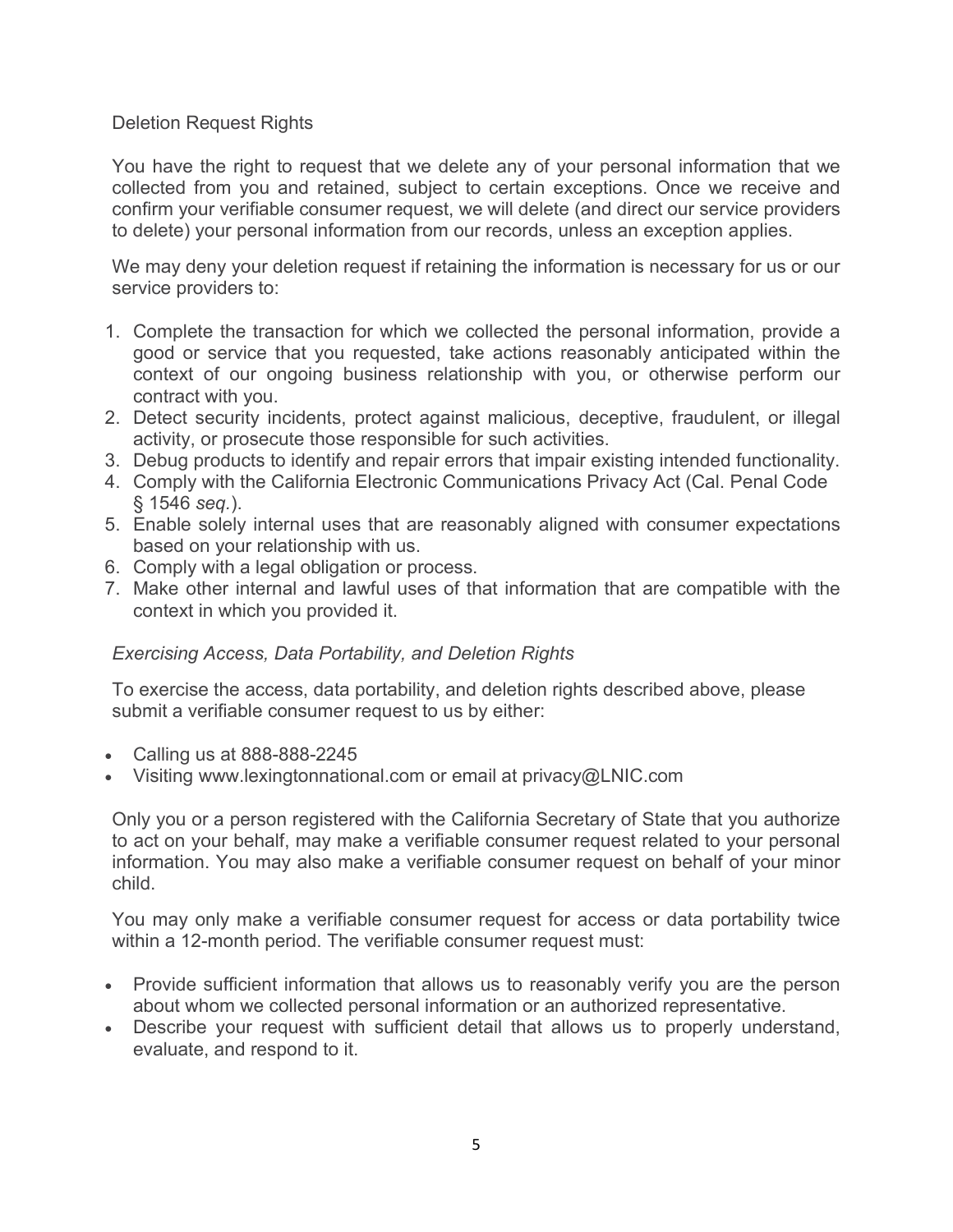We cannot respond to your request or provide you with personal information if we cannot verify your identity or authority to make the request and confirm the personal information relates to you. Making a verifiable consumer request does not require you to create an account with us. We will only use personal information provided in a verifiable consumer request to verify the requestor's identity or authority to make the request.

## *Response Timing and Format*

We endeavor to respond to a verifiable consumer request within 45 days of its receipt. If we require more time (up to 90 days), we will inform you of the reason and extension period in writing. If you have an account with us, we will deliver our written response to that account. If you do not have an account with us, we will deliver our written response by mail or electronically, at your option. Any disclosures we provide will only cover the 12-month period preceding the verifiable consumer request's receipt. The response we provide will also explain the reasons we cannot comply with a request, if applicable. For data portability requests, we will select a format to provide your personal information that is readily useable and should allow you to transmit the information from one entity to another entity without hindrance.

We do not charge a fee to process or respond to your verifiable consumer request unless it is excessive, repetitive, or manifestly unfounded. If we determine that the request warrants a fee, we will tell you why we made that decision and provide you with a cost estimate before completing your request.

### Non-Discrimination

We will not discriminate against you for exercising any of your CCPA rights. Unless permitted by the CCPA, we will not:

- Deny you goods or services.
- Charge you different prices or rates for goods or services, including through granting discounts or other benefits, or imposing penalties.
- Provide you a different level or quality of goods or services.
- Suggest that you may receive a different price or rate for goods or services or a different level or quality of goods or services.

# Changes to Our Privacy Notice

We reserve the right to amend this privacy notice at our discretion and at any time. When we make changes to this privacy notice, we will notify you by email or through a notice on our website homepage. The date this Privacy Notice was last updated is identified at the bottom of this page. You are responsible for periodically visiting our website and this Privacy Notice to check for any changes.

### Contact Information

If you have any questions or comments about this Privacy Notice, our Privacy Policy, the ways in which we collect and use your personal information, your choices and rights